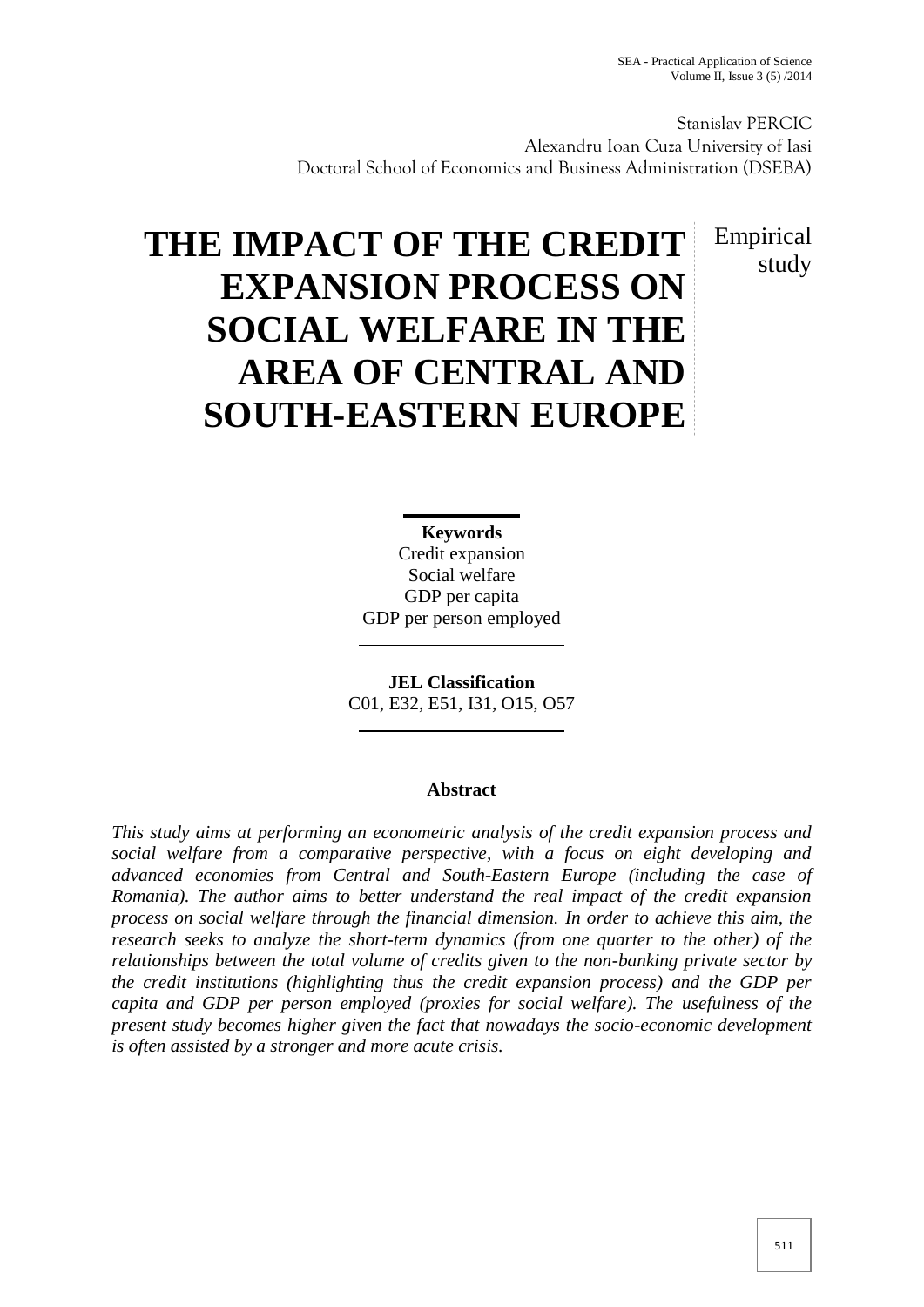### **1. Introduction**

This study aims at performing an analysis of the credit expansion process and social welfare from a comparative perspective, with a focus on eight developing and advanced economies from the area of Central and South-Eastern Europe (including the case of Romania). In order to achieve this aim, the econometric part of this research seeks to analyse the shortterm dynamics (from one quarter to the other) of the relationships between the total volume of credits given to the non banking private sector by the credit institutions (highlighting thus the credit expansion process) and the GDP per capita and GDP per person employed (proxies for social welfare).

The rest of the paper is structured as follows: part 2 briefly captures the current state of the literature in the field, part 3 presents the dataset and methodology used in the study, part 4 presents the results of the empirical analysis and part 5 resumes the main findings and future directions.

#### **2. A brief literature review**

The author noticed that in the last decades, there was an increased interest in examining the empirical evidence of credit expansion. Gorton and He (2008) argued that at a macroeconomic level, the relative banking performance of commercial and industrial credits is an autonomous source of macroeconomic fluctuations. The research of Apostoaie and Percic (2013) revealed that there is a strong dynamics of the relationships between credit expansion and economic growth in almost all the twenty analyzed EU economies.

The topic of access to credit (credit expansion process) and welfare has been studied in a number of dimensions. Some studies have sought to quantify the impact of credit expansion on welfare through its effects on consumption (Gertler, Levine, and Moretti, 2009), while others have studied the welfare impact of credit by college enrollment (Levine and

Rubinstein, 2013) or by family structure (Hacamo, 2014).

The study of the impact of credit expansion on welfare through the financial dimension divided the researchers in two groups. On the one hand, there are researchers suggesting that the access to credit produces significant benefits for borrowers across a wide range of economic and wellbeing outcomes (Karlan and Zinman, 2007) and, on the other hand, there are authors claiming that the access to credit is not necessarily welfareimproving (Chiu, Dong and Shao, 2012). Moreover, the quantitative analysis made by Breu (2013) showed that the increased access to convenience credit experienced in the United States since 1990 has not been beneficial in terms of welfare.

The present study intends to complement the current research niche by performing an econometric analysis of the impact of the credit expansion process on social welfare through the financial dimension, with a focus on eight developing and advanced economies from the area of Central, Eastern and South-Eastern Europe.

## **3. Data used and methodological approach**

#### *Data*

In the present research we included sets of data with a quarterly frequency of the GDP per capita and GDP per person employed as describing variables of the social welfare and of the total volume of credits given to the non-banking private sector by the credit institutions for a total number of eight developing and advanced economies from the area of Central and South-Eastern Europe (seven countries from European Union and one close neighbor of EU). The primary sets of data have an annual frequency, but the author converted them to quarterly ones using the linear-match method of conversion. The analysedcountries were divided into two income groups/clusters according to the World Bank classification: four high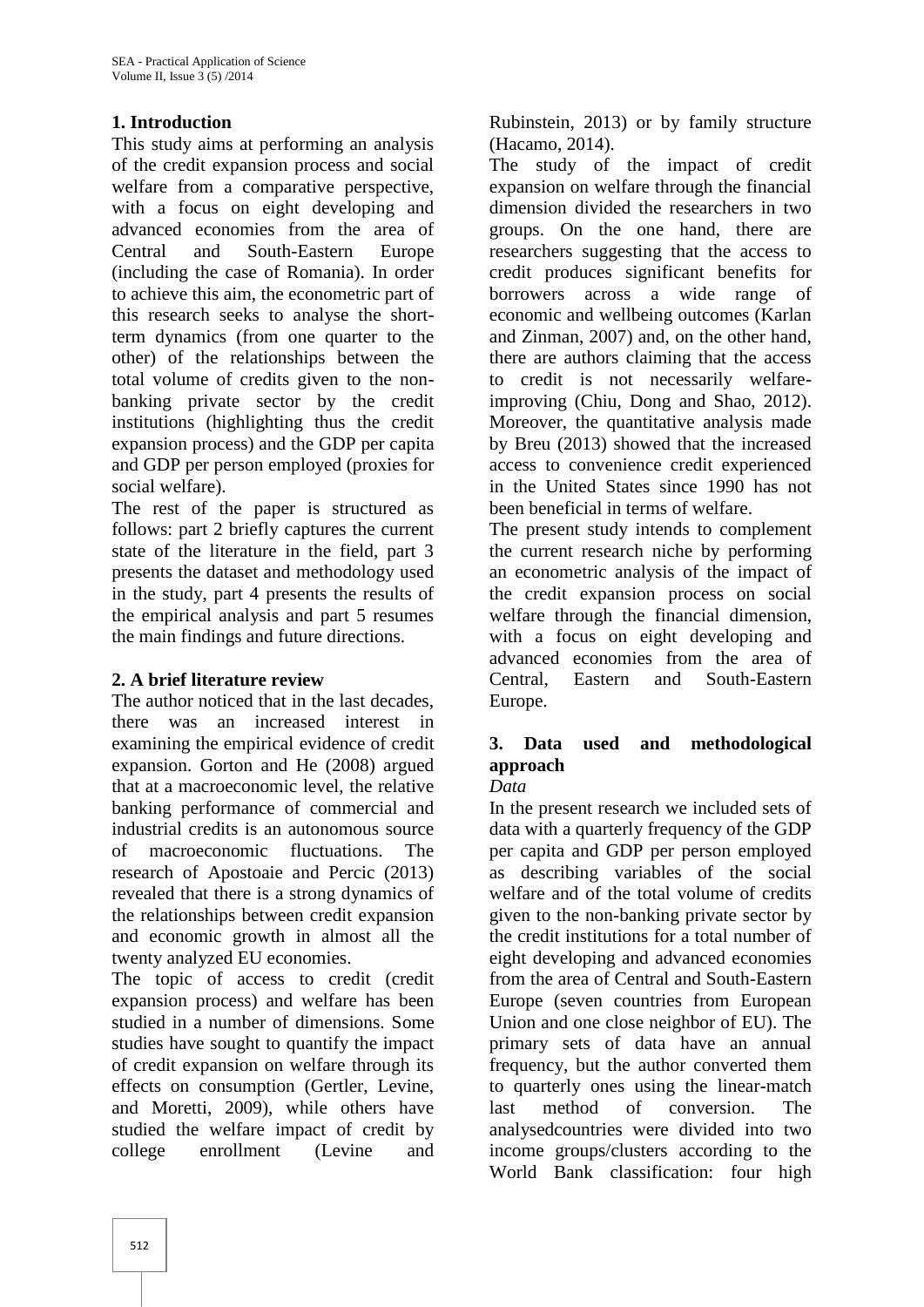income countries [HIC] (Czech Republic (CZ), Poland (PL), Slovak Republic (SK), and Slovenia (SL)) and four European upper middle income countries [UMIC] (Bulgaria (BG), Hungary (HU), Macedonia FYR (MK) and Romania (RO)).

The sample period covers 1993 (first quarter) to 2012 (fourth quarter) or 1993Q1-2012Q4. The primary data sources are the World Bank data base. In some cases were data was not fully available for bank loans for the entire period, the remaining variables were proxies generated using specific approximation methods (Romania for 1993Q1-1995Q4 and Slovak Republic for 2009Q1-2012Q4).

#### *Methodology and tests*

The first step of the research was to test the normality of the data sets for each country. The Jarque-Bera test for normality applied on the proposed sets of data showed that they don't follow a normal distribution. In order to convert to a normal distribution the author extracted the natural logarithms from the raw data sets.

Secondly, the author has tested the stationarity of the data sets. This was done by using the Augmented Dickey–Fuller test. After analysing the obtained results, the author concluded that all the data sets are stationary at the 2nd difference level, excepting the total volume of credits given to the non-banking private sector by the credit institutions and the GDP per capita in Bulgaria which are stationary at the 1st difference level. In order to verify the results of the Augmented Dickey–Fuller test, the Phillips-Perron test was also used as an alternative method and similar results were found. The author decided to apply 2nd Difference Unit Root tests for converting the data sets to stationary ones.

Afterwards the research paper examines if there is any kind of short-term correlation between the two variables: on the one hand the total volume of credits given to the non-banking private sector by the credit

institutions (CR) as the describing variable of the credit expansion process and, on the other hand, the GDP per capita (GDPC) and GDP per person employed (GDPE) as describing variables of the social welfare. To establish if there is short-term – unidirectional or bidirectional – causality between the two variables the author have used the Granger analysis of causality (see Apostoaie, Percic and Cocris, 2013 for details).

#### 4. **The analysis of the short-term correlation between credit expansion and social welfare**

When analyzing the co-movement between credit expansion (upwards or downwards changes of the logarithmic values of the total volume of credit given to the non banking private sector by the credit institutions) and the GDP per capita (dynamics of the logarithmic values of the GDP per capita seasonally adjusted) using simple correlation analysis (see Table 1 and Figure 1 from the Appendices), one can notice that this is very strong in countries like Czech Republic, Poland, Slovenia and Hungary, the values exceeding the threshold of 0.50, moderate in Romania (0.262) and very weak in some countries like Bulgaria or Macedonia, where the value didn't exceed the limit of 0.1. Moreover, in Slovak Republic there seems to be even a negative correlation between credit expansion and the GDP per capita, but taking into consideration that the values are very close to zero, the author concluded that there is no correlation.

Although, as one can see, the results are not uniform in any of the analysed income groups/clusters, overall there seems to be a higher interdependence between the two variables in the high income countries (HIC) and a moderate to low interdependence in upper middle income countries (UMIC).

For a deepen analysis of the short-term correlation between credit expansion and social welfare (the synchronization of this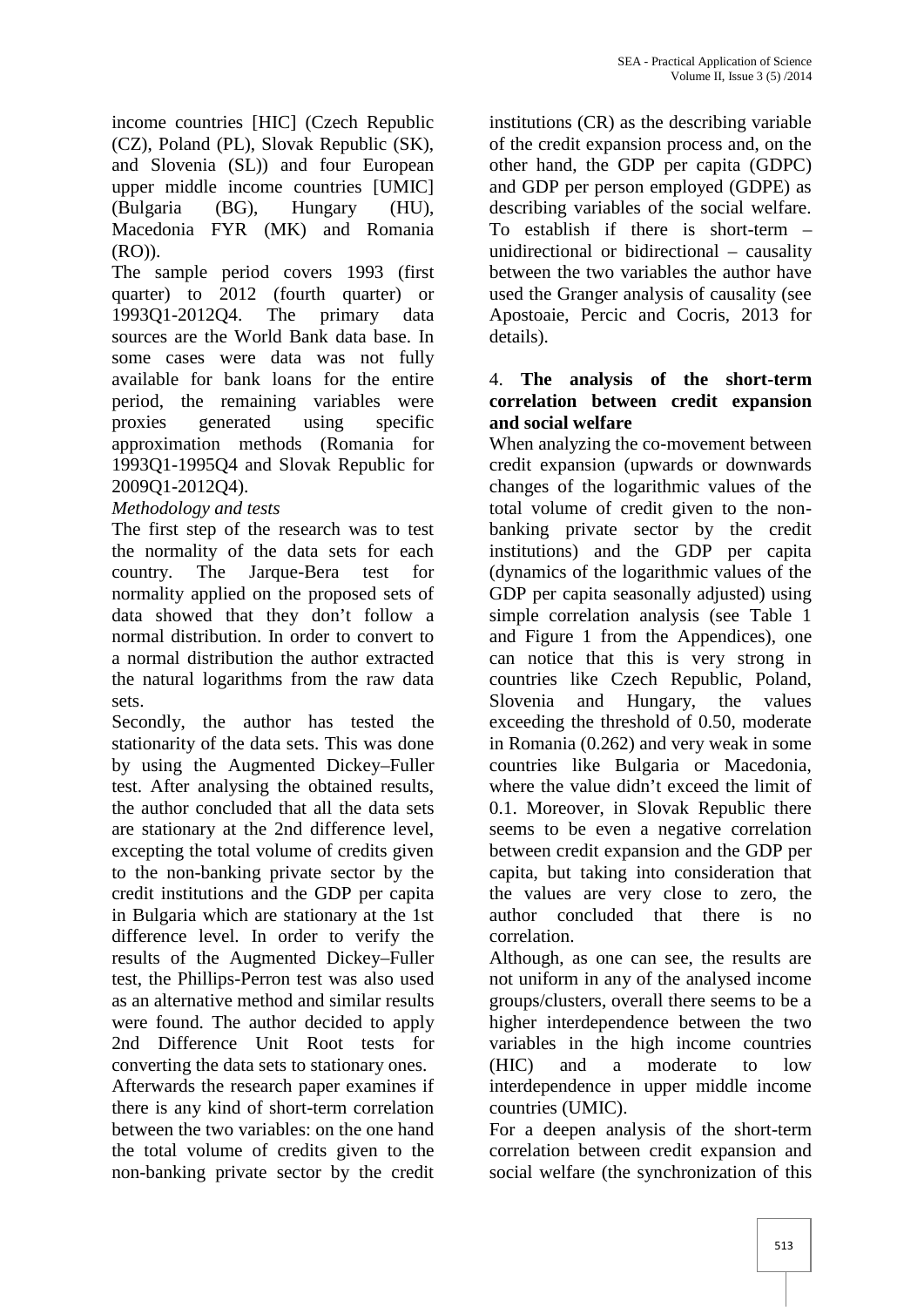two processes) the author decided to make use of a visual representation of the total volume of credit given to the non-banking private sector by the credit institutions and GDP per capita (see Figure 2 from the Appendices). As one can see, the results are in line with the previous findings. The visual representation revealed that there is a quite strong dynamics of the relationships between credit expansion and social welfare in Czech Republic, Poland, Slovenia and Hungary. This results point towards a co-movement between the two variables that is almost coordinated.

Analyzing the short-term correlation between credit expansion (upwards or downwards changes of the logarithmic values of the total volume of credit given to the non-banking private sector by the credit institutions) and the GDP per person employed [GDPE] (dynamics of the logarithmic values of the GDP per person employed seasonally adjusted) (see Table 1 and Figure 1 from the Appendices), one can see that this is very weak in all the analysed countries, where the value didn't exceed the limit of 0.1. Like previously, in some countries (Poland, Slovak Republic and Bulgaria) there seems to be even a negative correlation between credit expansion and the GDP per person employed. There seems to be no connection between the correlation values and the income groups/clusters of countries.

Although there is quite strong evidence of co-movement between the credit expansion and the GDP per capita in some (HIC). of the analysed countries, this does not imply that one variable influences the other. Therefore, further analysis should be employed to establish the causality. The results of the Granger analysis of causality are centralized in Table 1 from the Appendices.

As one can see, just in two countries there is evidence of a short-term lead-lag relationship between the credit expansion and the GDP per capita. In Bulgaria and Romania the total volume of credit given

to the non-banking private sector by the credit institutions was the variable which influenced in a decisive manner the GDP per capita, in the sense that a growth in the volume of credits (credit expansion) was followed (with a delay of 4 to 6 quarters) by an increase in the GDP per capita (social welfare). In Czech Republic, Slovak Republic, Slovenia, Hungary and Macedonia FYR there is no apparent short-term causal relationship (a lead-lag type one) between the volume of credits and increase in the GDP per capita. Relations of unidirectional short-term Granger-type causality from the crediting activity towards the GDP per person employed were registered in Czech Republic, Bulgaria and Hungary (with a delay of 4 to 8 quarters).

### **5. Conclusions**

The findings of this research revealed that there is a moderate dynamics of the relationships between credit expansion and social welfare through the financial dimension in the analyzed countries.

Analyzing the correlation between the credit expansion and the GDP per capita the author concluded that this is quite strong just in four from eight countries. Moreover, in the Slovak Republic there seems to be even a negative value. Although, the results are not uniform in any of the analyzed income groups/clusters, overall there seems to be a higher interdependence between the two variables in the high income countries Analyzing the short-term correlation between credit and the GDP per person employed the results showed that this is very weak in all the analysed countries.

The results of the Granger analysis of causality revealed that in only two countries there is evidence of a short-term lead-lag relationship between the credit expansion and the GDP per capita and in three countries between the credit expansion and the GDP per person employed. The total volume of credit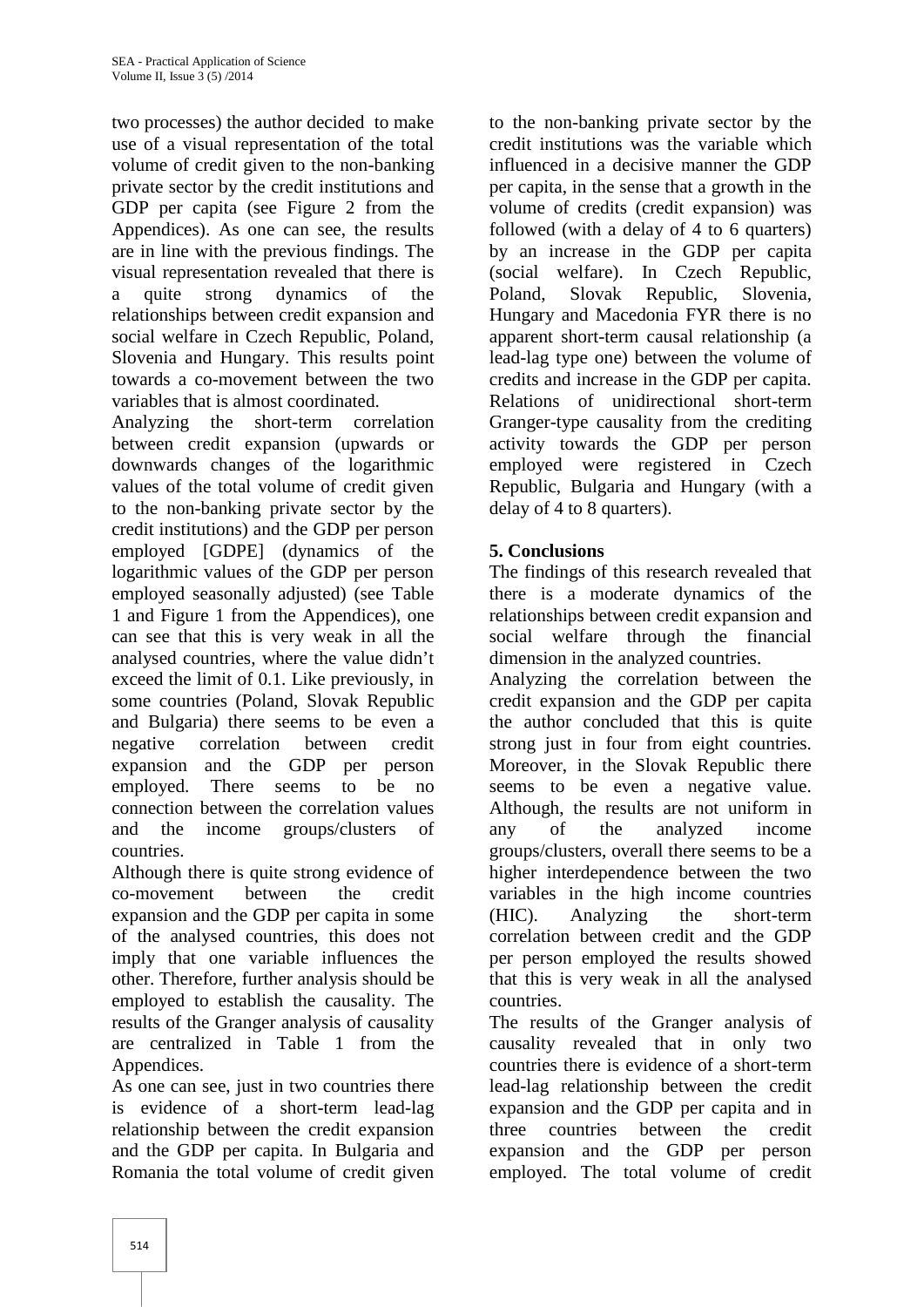given to the non-banking private sector by the credit institutions was the variable which influenced the social welfare through the financial dimension in the above mentioned countries, in the sense that a growth in the volume of credits (credit expansion) was followed (with a delay of 4 to 8 quarters) by an increase in the GDP per capita or GDP per person employed (social welfare).

The overall results place this research between those which claim that access to credit is welfare-improving and those which deny this, thus sketching the third group of researchers who suggest that credit expansion has a moderate impact on social welfare via the financial dimension. The author intend to improve his work by extending the panel of countries and making use of more descriptive variables of the social welfare like household income, income per capita, average salary, minimum salary, etc.

#### **Acknowledgement**

This work was cofinanced from the European Social Fund through Sectoral Operational Programme Human Resources Development 2007-2013, project number POSDRU/159/1.5/S/134197 "Performance and excellence in doctoral and postdoctoral research in Romanian economics science domain"

#### **References –**

- [1] Apostoaie, C.M., Percic, S. (2013). Credit Cycles and Business Cycles in Twenty EU Economies, *International Conference EMOFB2013 Proceedings.* Tîrgu-Mure, Romania.
- [2] Apostoaie, C.M., Percic, S., Cocris, V., (2013). Analysis of the Credit and Business Cycles: Evidence from Twelve European Economies, *20th International Economic Conference – IECS 2013 "Post Crisis Economy: Challenges and Opportunities" Proceedings* (pp. 665-674) Sibiu, Romania.
- [3] Breu, M.R. (2013). The welfare effect of access to credit. *Economic Inquiry*, volume: 51, Issue: 1 (pp. 235-247).
- [4] Chiu, J., Dong, M. and Shao, E. (2012). On the Welfare Effects of Credit Arrangements. *Bank of Canada Working Paper 2012-43*.
- [5] Gertler, P., D. I. Levine, E. Moretti (2009). Do microfinance programs help families insure consumption against illness? *Health Economics* 18 (3), (pp. 257-273).
- [6] Gorton, G., He, P. (2008). Bank Credit Cycles, *Review of Economic Studies*, vol. 75(4), pp 1181-1214
- [7] Hacamo, I. (2014). Finance and Welfare: The Effect of Access to Credit on Family Structure. *Job Market Paper*.
- [8] Karlan, D., Zinman, J. (2007). Expanding Credit Access: Using Randomized Supply Decisions to Estimate the Impacts. *Center Discussion Paper no. 956*. Economic Growth Center: Yale University.
- [9] Levine, R., Y. Rubinstein (2013). Liberty for more: Finance and educational opportunities. *Working Paper 19380*, National Bureau of Economic Research.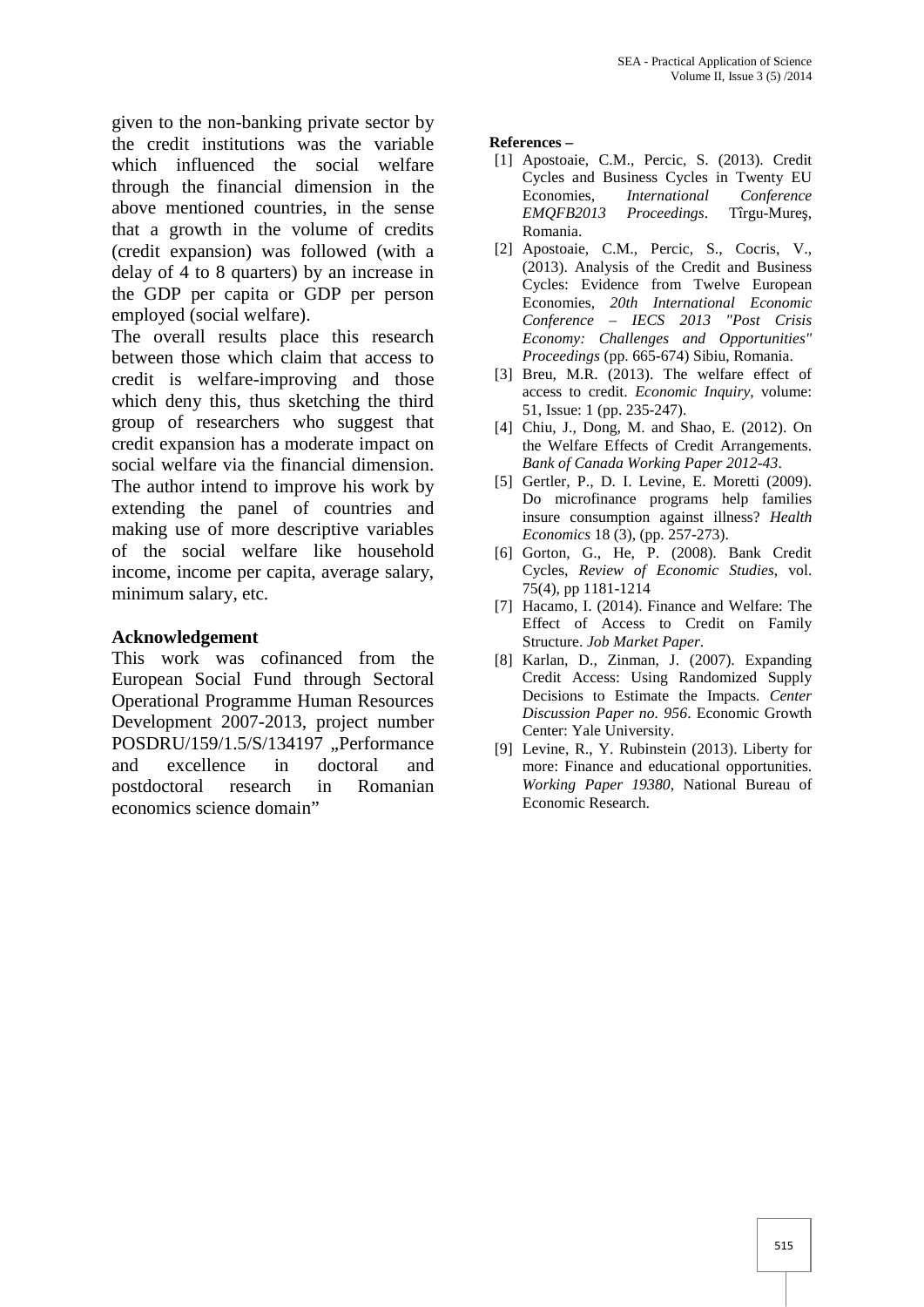

*Figure No.1* Short-term correlation between the credit expansion and the GDP per capita / GDP per person employed in 1993Q1-2012Q4. *Source:Author's calculations*

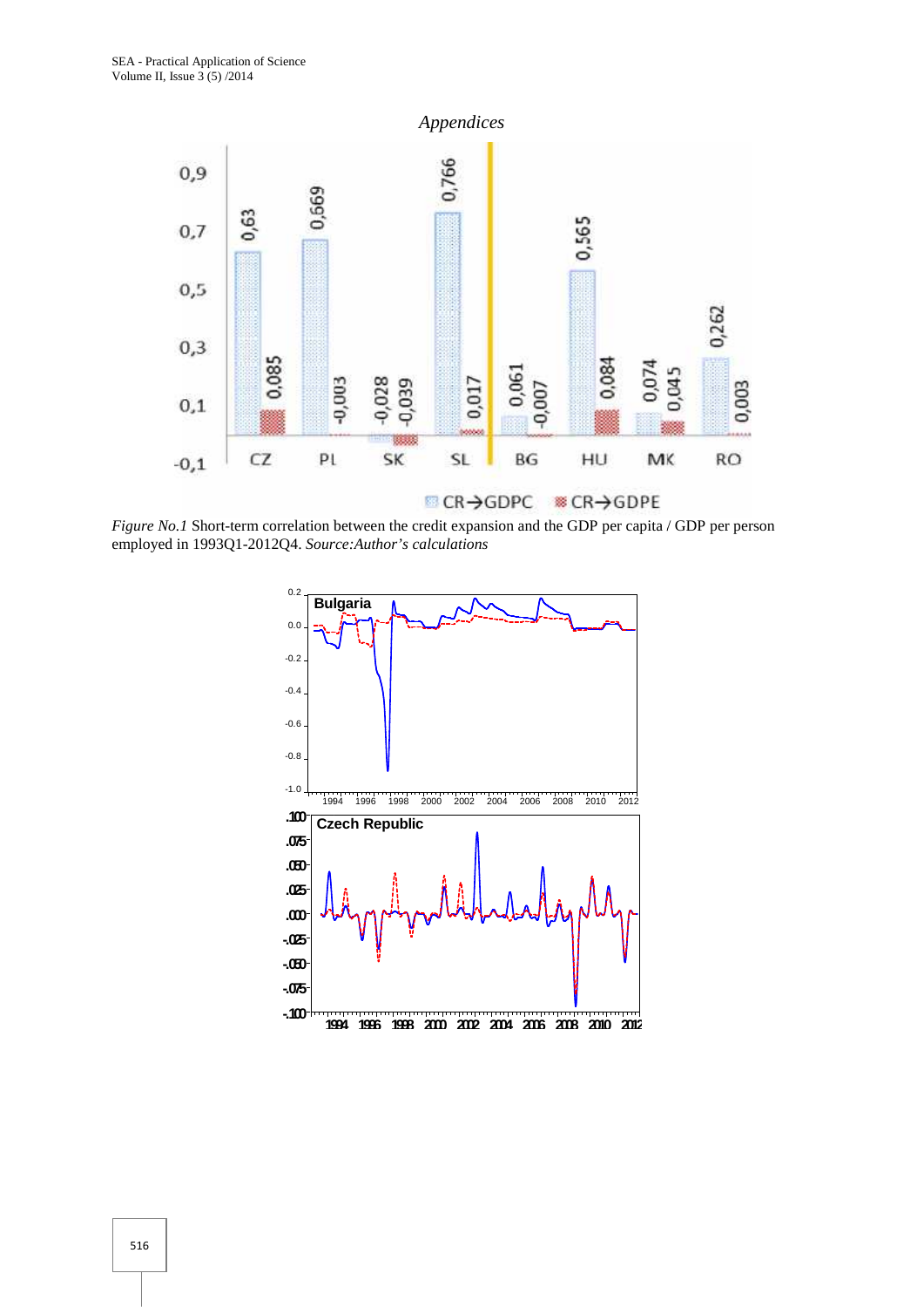